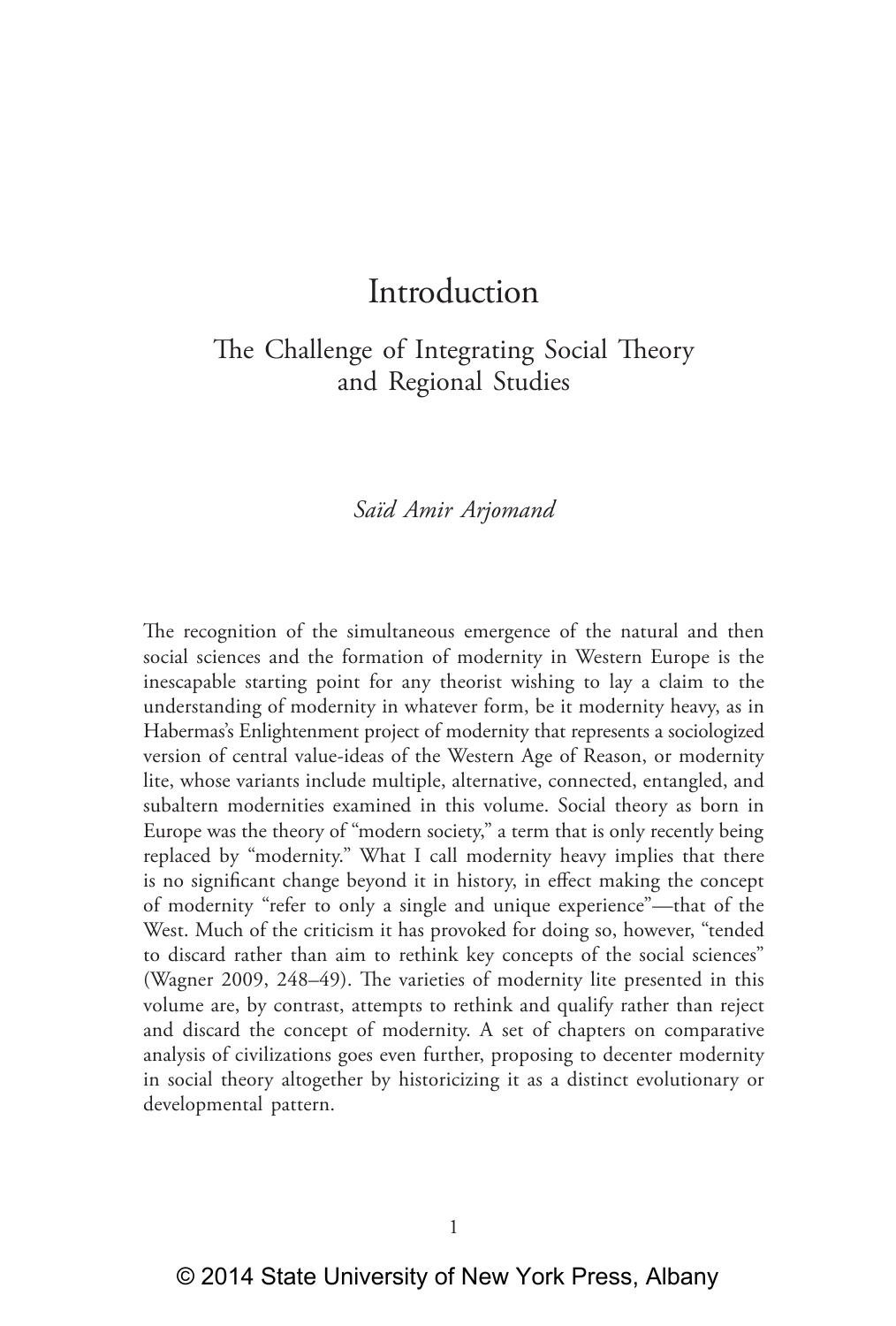I

The late Reinhard Koselleck, the German historian who did more than anyone to establish conceptual history as a discipline in the latter part of the twentieth century, saw the late eighteenth and early nineteenth century in Western Europe as the "saddle period" (*Sattelzeit*) in world history when the major shifts in the fundamental categories underlying the rise of social sciences as a part of the formation and cultural constitution of modernity. From the latter part of the eighteenth century onward, there emerged a new "space of experience" that gave certain key political notions such as democracy, freedom and the state "an anticipatory content they did not have before" (Koselleck 2002, 5). Alongside these were constructed in the early nineteenth century fundamental substantive concepts of the social sciences such as society, class, the people. Temporal concepts of the rising social sciences, such as progress, evolution, and development, were likewise constructed within the new, modern horizon of expectation, to use another key term of Koselleck's.

As Björn Wittrock points out in chapter 2, social sciences were first conceived in France in the 1790s as the new kind of knowledge for understanding the modern world. Elsewhere, following Koselleck's conceptual history of Western modernity closely, Wittrock (2005, 87–90) highlights certain key modes in the formulation of the new discourse of the social sciences. The first is the historicization of abstract reason, which generates the social sciences in the matrix of history. The second is textual and hermeneutic efforts to historicize the language and linguistic development itself, which leads to hermeneutics in the latter part of the nineteenth century and to the linguistic and conceptual contextualism, notably of Quentin Skinner, in our generation. Thirdly, there is the emergence of new collective identities within the body politic, most notably in the form of modern nationalism, alongside notions of society, state, and civil society. Classical sociology was closely tied indeed to the emergence of the European nation-states, and to the notion of civil society and social class as variously defined by Hegel and Marx. Consequently, as Alain Touraine puts it, "sociology remained absent from colonized countries as well as from those where traditional leaders continued to hold power" (Touraine 2007, 185–86, as cited in Boatcă and Costa 2010, 14). Last but not least is the theme of the nature of human agency and the motivation to social action. As Wittrock points out in chapter 2, this new categorization of agency and society entailed the autonomy of the social scientific discourse from Christian moral philosophy and thus its secularization.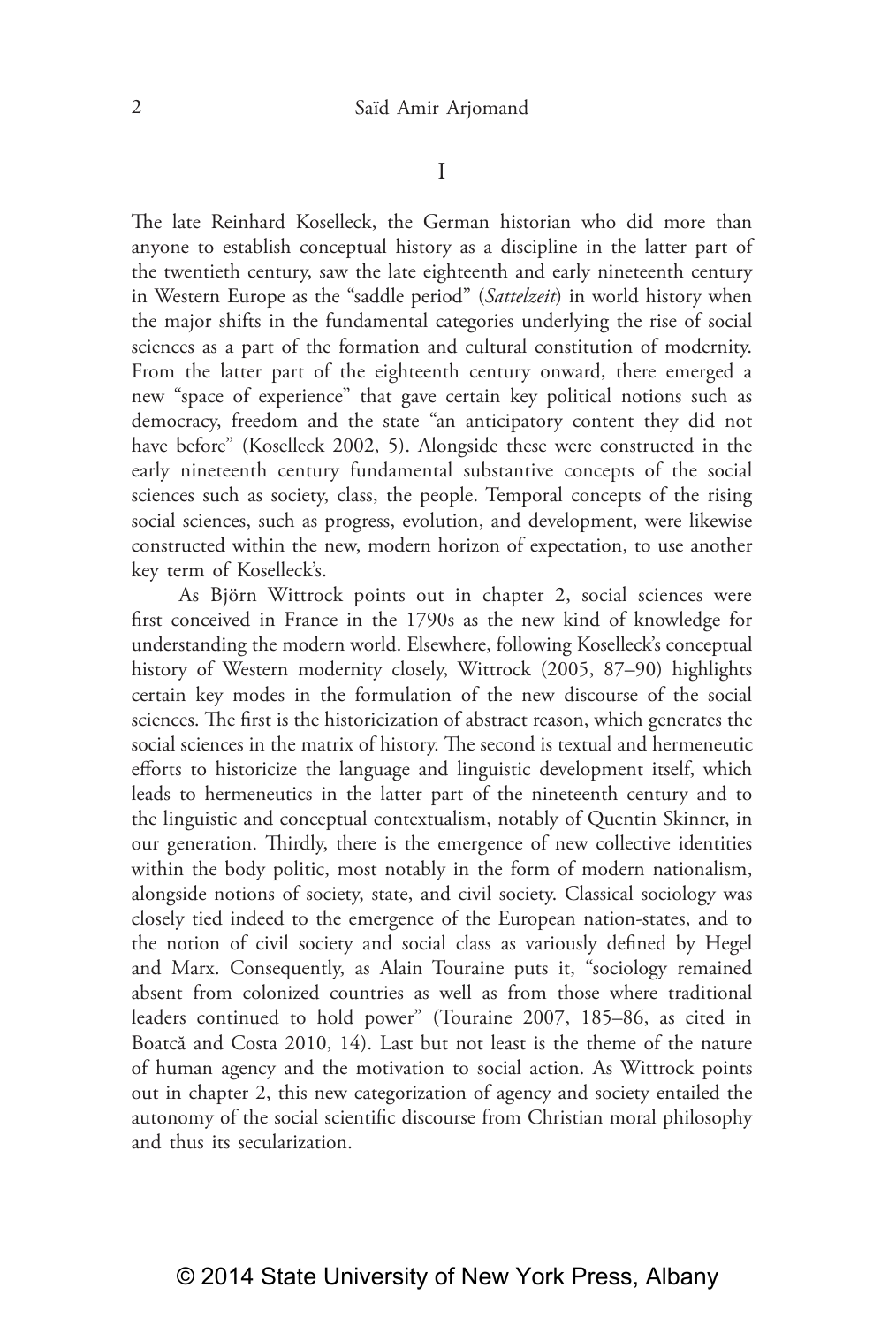Premised on these fundamental conceptual shifts, social theory can be said to have begun in nineteenth-century Europe as a theory of social evolution. Hegel, Comte, and Marx emphasized a common pattern of evolution for "society" (the new abstraction) with Europe in the lead, and were not interested in different patterns of change in other world regions. Marx was forced to deny the possibility of change for his "Asiatic mode of production" and refused to envisage an alternative evolutionary path for Russia. In the same period, as Western historical reality was exoteric, Orientalism as the study of the other became esoteric. Social theory was derived from Western experience and claimed universality, making the exotic reality of the Oriental other theoretically irrelevant. This specious dichotomy, captured in Kipling's "East is East and West is West; and never the twain shall meet," is untenable in the global age, however, and runs against the reality of the compression of the world and intensification of communication within and between the world regions.

The radical postcolonial critique of social theory as Eurocentric, whatever its value in illuminating "the geopolitics of knowledge and the colonial difference" (Mignolo 2002), remains a utopian epistemology so long as it cannot produce alternative conceptions of time, agency, society to those embedding social sciences during the formation of modernity. The interplay of local histories and global designs greatly illuminates the production of knowledge in the era of Western imperialist hegemony but does not involve an epistemic break in social theorizing. It is hard to see, for instance, how Mignolo's (2002, 90) proposal for an alternative to the admittedly Eurocentrist postmodernist critique, "diversity as a universal project rather than the reinscription of [any] abstract universal," can dispense with these fundamental conceptual premises of contemporary social science any more than the postmodernist theory he attacks. The constructive alternative to both these equally utopian critiques is surely to retrieve, modify, and extend basic concepts of Eurocentric social theory in the light of distinctive historical experiences of other world regions. The rich stock of concepts and theories that are mainly embedded in Western historical experience can be modified in the direction of greater universality through their dialogical engagement with concepts which are at last being formed on the basis of the vast, understudied, and analytically untapped historical and cultural experience of other regions and civilizations. Hence, the promise of comparative sociology for our generation, and of the present venture to realize this promise by integrating the findings of regional studies into social theory.

Let me illustrate my claim for the utility of retrieval of categories impaired in the production of knowledge under Western imperialist hegemony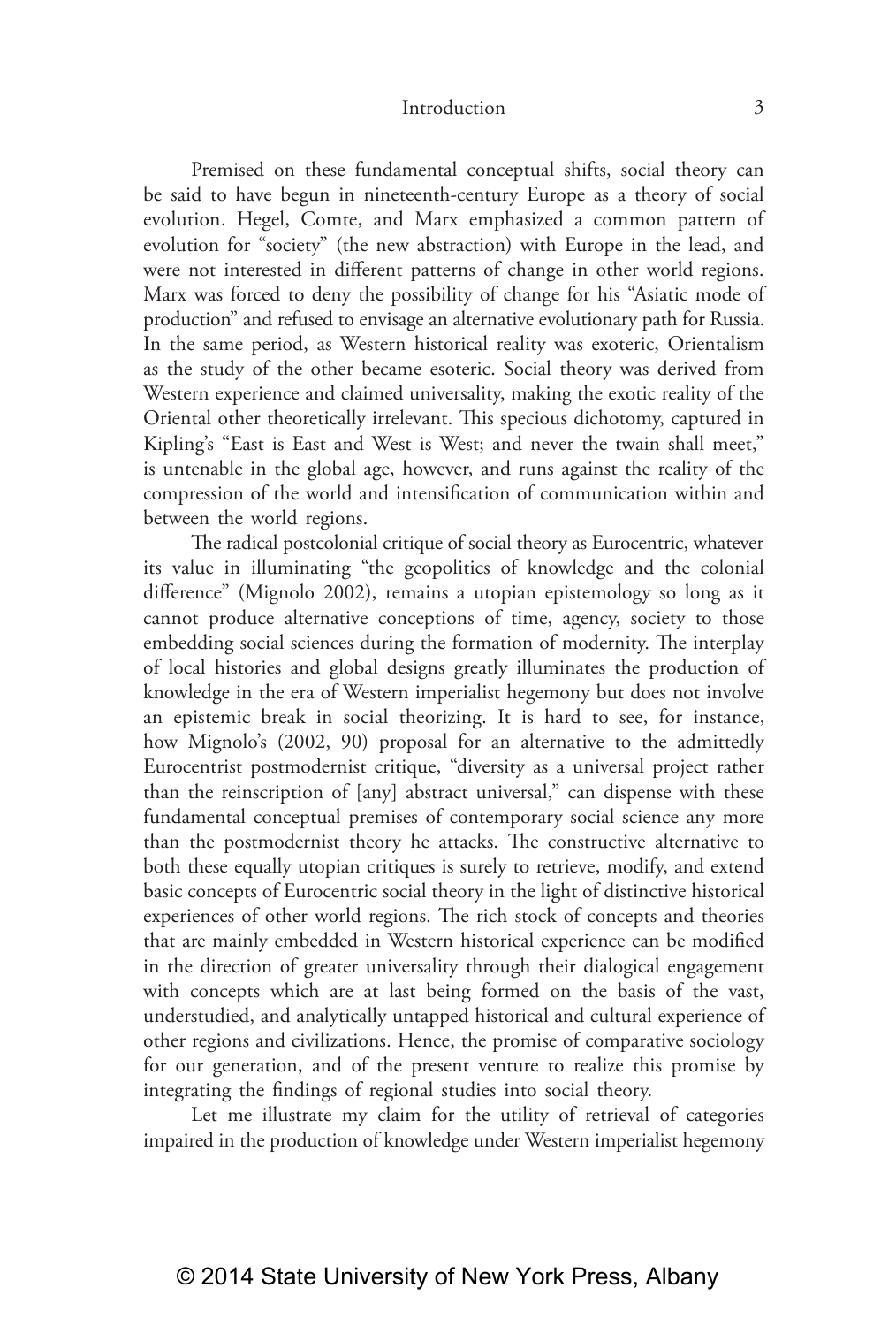as against their rejection in expectation of radical epistemic breakthroughs with reference to the much maligned "Orientalism." Orientalism as a discipline studying the civilizations of the East developed about the same time as social sciences, or somewhat earlier, being so designated by its European practitioners in the nineteenth century. Said (1978) redefined the concept in a much broader sense, conflating Orientalism in the narrow sense as the self-designation of a scholarly discipline with the much broader stereotypical perception of the Oriental other in the era of colonialism.1 Orientalism as a scholarly discipline may well have been tainted by imperialism, as the late Edward Said charged. Nevertheless, it was epistemologically revolutionary because it was methodical. While considering many European Orientalists charlatans and pained by the blatant attempt of the French Orientalists to recruit him for propaganda against Germany during World War I, the greatest Iranian scholar of the first half of the twentieth century, Mohammad Qazvini (1999[1924]), acknowledged his immense debt to Orientalism. The Orientalists had taught him critical method, which, for him, distinguished modern critical scholarship he was pioneering in Iran from the traditional *madrasa* scholarship in which he had originally been trained in Shi'ite seminaries. The Brahmins who helped Max Müller establish as canonical the celebrated series *The Sacred Books of the East* were similarly trained in method by him and other Orientalists. Sujata Patel's postcolonial criticism of this Indological basis of the Indian sociology of G. S. Ghurye and his followers in chapter 16 is cast in epistemological terms, but if my argument is correct, it could just as well be taken as sociological rather than epistemological. As such it would primarily be a critique of the *savrana* or upper-caste view modernized through the application of critical method in the edition of texts rather than an alien view imposed by imperialism. It did not reflect the Hinduism of the excluded classes, nor the worldview of the non‑Sanskritic and Muslim Indians, but it was *not* a European view of the Hindu Other.

It should further be noted that Orientalism as the discipline developed in the nineteenth century constituted an elaborate framework for civilizational analysis. Indeed, it has been cogently argued that Orientalism in India at the end of the eighteenth century led to a "Copernican-like revolution" in the shift from the unitary to the pluralist conception of civilization. "The Sanskrit‑based civilization of the 'Hindus' challenged the idea that Europe was *the* world civilization" (Rudolph and Rudolph 1997, 227, 229). Consonantly with Dilthey's hermeneutics, language rather than religion was the basis and decisive marker of civilization for Orientalism (Rudolph 2010, 144). However, it took another century and a half for the rise of nationalism in the non‑Western world in the era of the League of Nations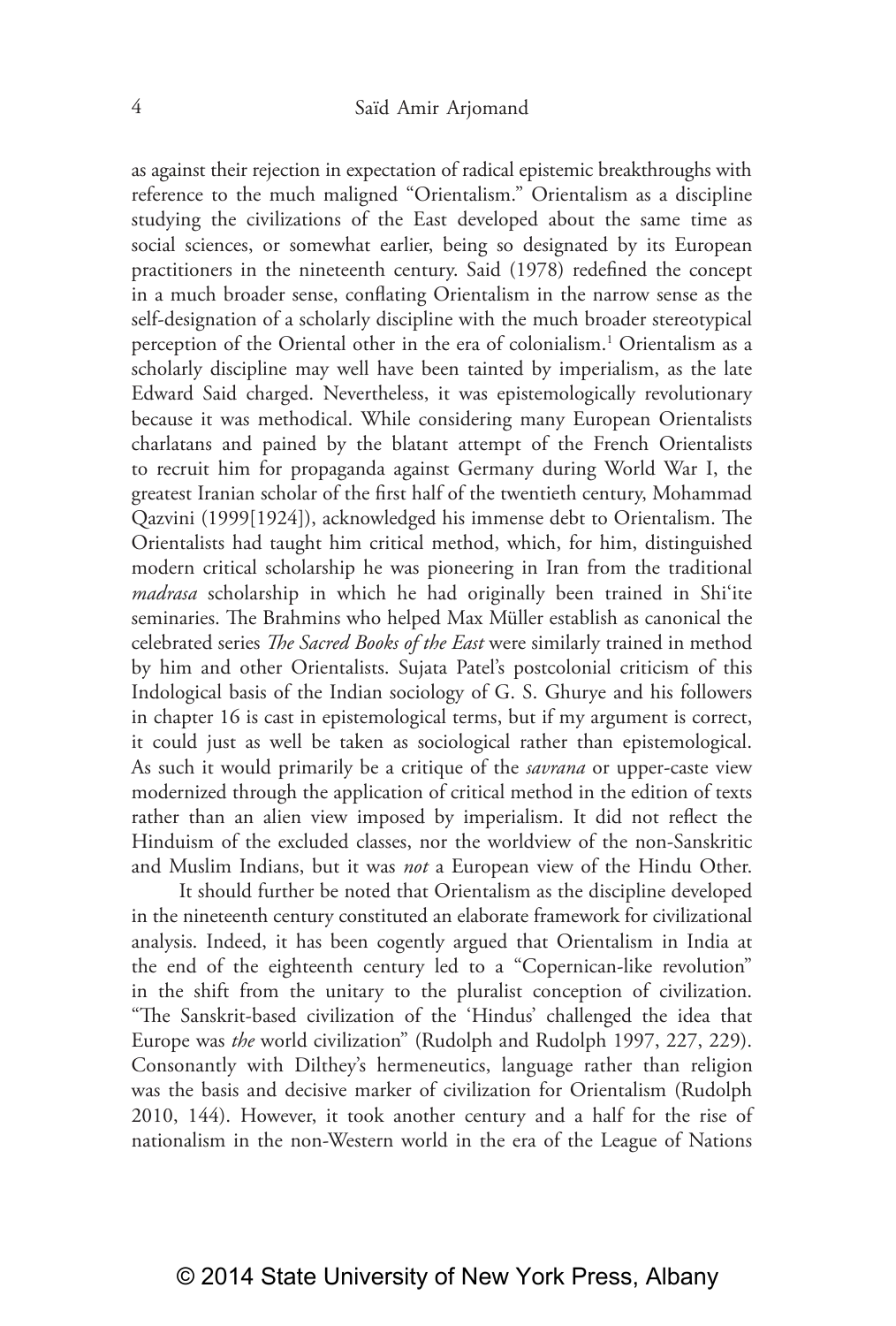to institutionalize the shift from the singular to the plural conception of civilizations and give it some international political purchase (Duara 2001).

Although Raymond Aron (1968) included Montesquieu as a theorist of human diversity in his classic *Main Currents of Sociological Thought,* the latter's influence on the subsequent development of social theory remains to be demonstrated. Nor did Herder's equally important and exceptional interest in the cultural diversity of humankind (Herder 1968; Berlin 1976) generate any theoretical development in social sciences. Both Wittrock (in chapter 2) and I (in chapter 7), therefore, consider Max Weber's comparative work on the world religions, beginning with the "intermediate reflections" of 1915, as the starting point of current civilizational analysis. In chapter 1, I survey three generations of comparative sociologies that have flourished in the twentieth century, albeit with abrupt discontinuities. As I show, the Durkheimians in France made an honorable start at about the same time as Max Weber. When the United States became the center of social sciences after World War II, the mainstream developed the putatively universal theory of social evolution as modernization. However, there was also an alternative project for bringing the East and West together without imposing the latter's developmental pattern on the former, as the modernization theory tended to do. This alternative project was the work of the second generation of comparative sociologists who thus sought to make social theory less parochially Eurocentric and, at the same time, Oriental studies less esoteric. It was an ambitious attempt at integrating social theory and regional studies that has not received the attention it deserves. Be that as it may, the second generation, too, failed to fulfill the promise of comparative sociology because social sciences and regional studies in the United States drifted apart and developed in divergent paths.

In view of these false starts, Max Weber, or perhaps the later of the two Webers—the Weber who proposed the seminal idea of the world religions of salvation as the core around which civilizations grow, seems the most promising starting point of the study of differences among cultures and civilizations and thus the starting point of the genuine comparative sociology needed for the understanding of the different and yet tightly integrated worlds of the global age. Puchala (2003, 51–72, 119–42), it is true, has developed a concept of civilization through Toynbee rather than Weber that is not based on world religions but instead offers a gradation of civilizations at various stages of maturity and uses it to determine of their type of interaction—assimilation, dialogue, or clash. Though very ambitious in its intent, Puchala's conceptualization seems methodologically problematic in that it blends the outcome of encounters between civilizations with their putative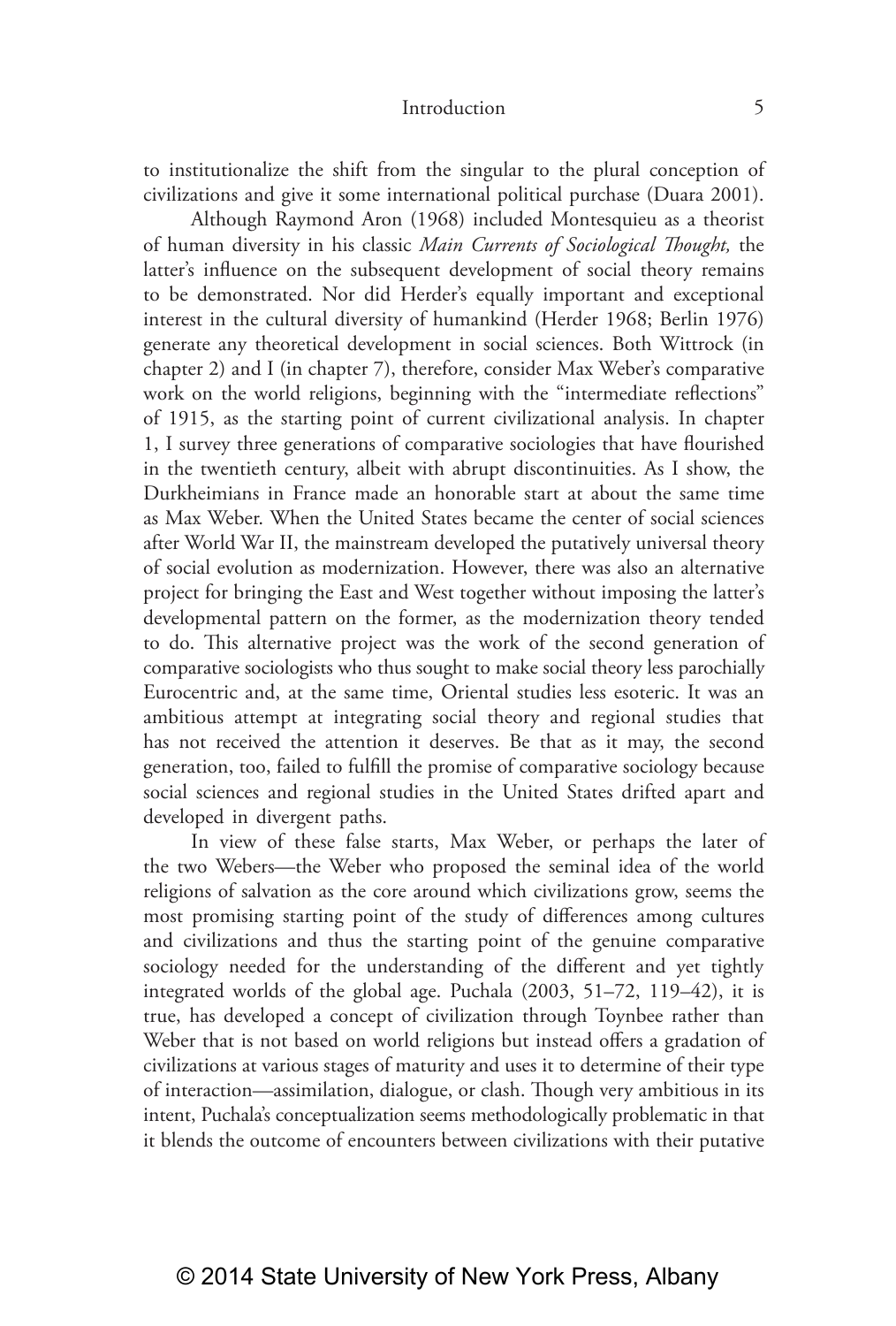stages of development, instead of defining each independently. It therefore seems less promising to me than Weber's admittedly less comprehensive paradigm based on the evolution of the world religions.

The present, third generation of comparative sociologists faces the challenge of understanding diversity stemming from the varied historical experiences of different world regions (more than one global center, and a highly diverse periphery). The ideas of "multiple modernities" and "axial civilizations," as formulated by the late S. N. Eisenstadt and leading to the plea for "civilizational analysis" by Edward Tiryakian and me (2004) and by Peter Katzenstein (2010), represent the latest attempts to meet the challenge of understanding diversity in the global age.

In his historical-sociological reconceptualization of the Axial Age, Eisenstadt gradually shifted from the historical to the typological conception of axiality as a cluster of features of civilizations explaining the breakthrough to transcendence rather than any specific age, finally opting for the term *axial civilizations* and dropping the word *Age* (Eisenstadt 2005). The most recent contribution to civilizational analysis, *The Axial Age and Its Consequences* (Bellah and Joas 2012), however, moves in the opposite direction of shifting back to the Axial Age in the first millennium BCE in order to unpack the notion of axiality. The roots of modernity are now sought in the key features of transcendence, differentiation, and disembeddedness that were first institutionalized in the revolutionary breakthrough or axial shift in that period of human history. Robert Bellah returns after a half‑century to his celebrated analysis of religious evolution (Bellah 1964) so as to amplify it into a general theory of the stages of social evolution encompassing culture and civilization. Drawing on Eric Voegelin's fundamental distinction between the Greek "anthropocentric" path to transcendence through philosophy and the Near Eastern "theocratic" path through religion, Bellah (2012) analyzes the Buddhist path to transcendence as yet another distinctive axial breakthrough.

The search for the roots of modernity gives most of the contributions in *The Axial Age and Its Consequences* a distinctly teleological mode. This is in line with Jaspers's original teleological plea for post–World War II mutual understanding through recognition of the plurality of universalisms among the humankind (Joas 2012, 22). Charles Taylor (2012) illuminatingly unpacks the concept of "embeddedness" with the hindsight of his celebrated study, *A Secular Age* (2007), while Jung (2012, 95) similarly unpacks the idea of "transcendence" in order to establish a sequential relationship between the Axial Age and modernity that highlights the "gap of historic contingency between developmental possibilities and their reflective appropriation."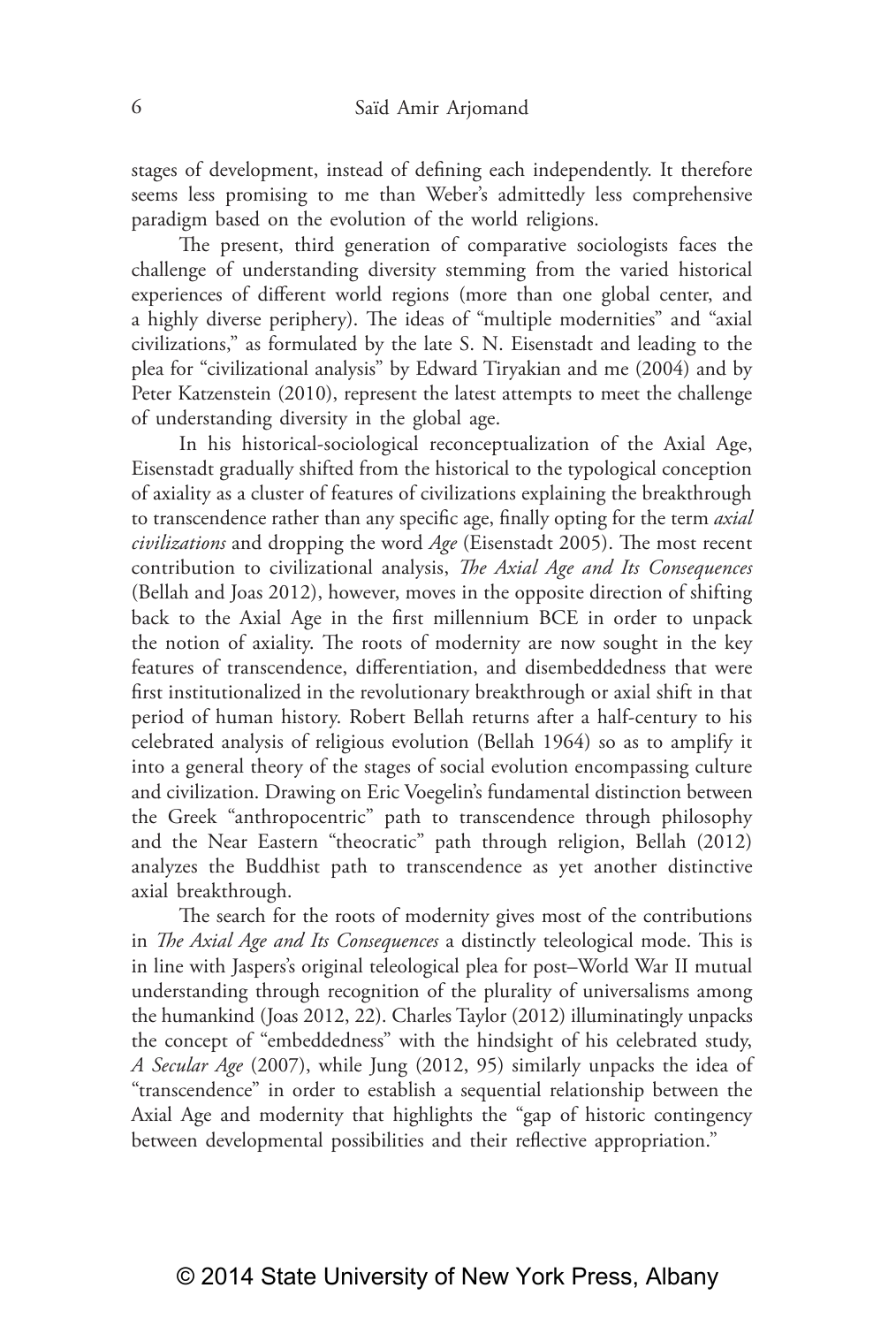Two other important contributions point to the heuristic value of centering civilization analysis on the development of world religions, an analytical frame that I claim for Max Weber in chapter 7. Bellah's reconceptualization of social evolution is heavily influenced by Merlin Donald's psychology of the evolution of the cognitive system. In drawing the implications of this account of human cognitive evolution as the successive emergence of Episodic, Mimetic, Mythic, and Theoretic cultures, Donald himself ends with the critical observation that the religious thinking of the Axial Age was the source of the regulative cognitive principles or "the absolute cutting edge of human experience at the time" (Donald 2012, 74). Donald's conclusion of the centrality of religion is reinforced by Jan Assmann's densely historical analysis of the axial role of canonization in disembedding religion from its sociohistorical context and thus abstracting it as "the criterion of absolute and universal truth" (Assmann 2012, 390). Assmann's (2012, 394) "common denominator of most of the axial features," namely the distanciation and disembedding that result from canonization, is in fact the very basis of Weber's analysis of the religious of salvation versus "the world" from which they are disembedded by scriptural abstraction. One again, we are back to Weber's seminal idea of the world religions as the core around which distinctive civilizations grow.

In chapter 2, Björn Wittrock traces the development of a distinctly Eurocentric conception of world history since Hegel's lectures on the philosophy of history, which ignored the relationship between the European trajectory and global historical developments. This was followed by the European great nationalist historiography of the era of German and Italian unification. By the end of the nineteenth century, Wittrock argues, their divergent paths of development led to a permanent divide between history and the social sciences. Wittrock sees the civilizational analysis of the third generation of comparative sociologists, building on Weber's sociology of the world religions, as the effective means to repair this divide. He analyses Karl Jaspers's idea of the axial age and Eisenstadt's development of that idea into "axial civilizations." The axial paradigm as reformulated by Eisenstadt and Wittrock was rightly criticized by Peter Wagner (2005, 97, 104–105) as a retrojection of the characteristics of modernity, notably agency and reflexivity, to historical civilizations. In chapter 2, Wittrock tries to meet this criticism by redefining reflexivity in terms of the textual articulation of reflexive consciousness and institutionalized ability of the civilizations called axial to use reason to transcend the immediately given. Nevertheless, as Arnason shows in chapter 6, historicization is indeed the major challenge in moving forward in civilizational analysis. He argues that generalizing

© 2014 State University of New York Press, Albany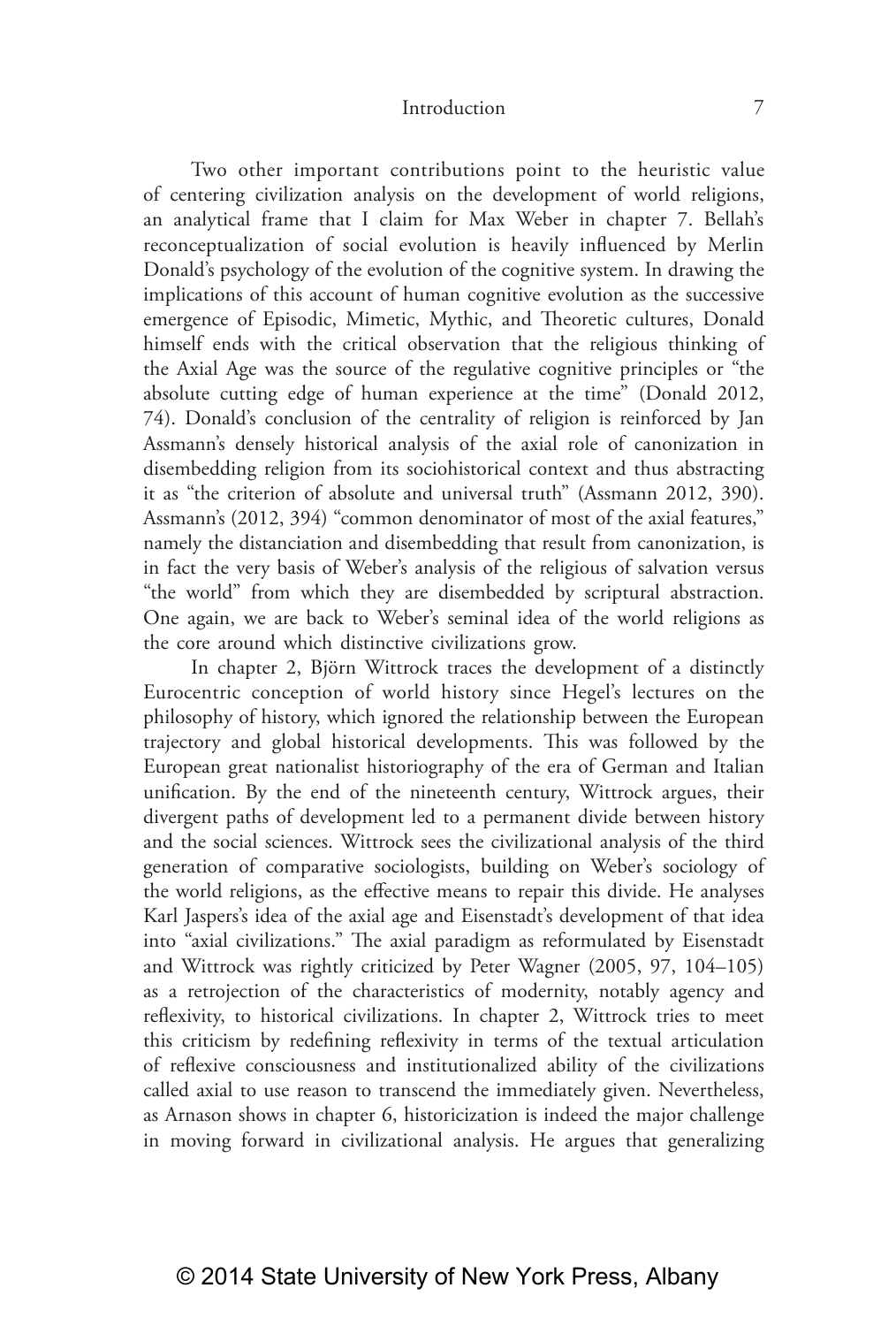the axial model is premature and conducive to cultural determinism, and therefore suggests discarding the category of axiality for a "return to a more strictly and exhaustively historical conception of the Axial Age."

In chapter 3 on civilization in the global age, Edward Tiryakian, who coined the term *civilizational analysis* more than a decade ago, sees a turn in macro sociology to a new paradigm: "to a *renewed* focus on 'civilizations' as key units of analysis, arguably more appropriate than the 'nation-state.'" After reviewing the stages of civilizational analysis in social theory, $2$  Tiryakian reviews stages of globalization to arrive at three possible scenarios for the present, leaving us with the question: Do we now have one civilization, or many or none?

In his concluding reflections in *Axial Civilizations and World History,* S. N. Eisenstadt (2005) put increasing emphasis on the intertwinement of culture and power in the symbolism and institutional patterns in axial civilizations, highlighting two important consequences of this interplay of the symbolism of culture and power. First, the interpretation of central symbols and values by the orthodoxy could be contested, opening the possibility of radical transformation by heterodoxies, which could thus play a crucial role in civilizational dynamics. Second, the same interplay of culture and power generated collective identities that were distinctive of each axial civilization. In chapter 4, the late Willfried Spohn sympathetically extends the discussion of the culture and power nexus in axial civilizations to the same in relation to multiple modernities. His analysis of power from the perspective of axial civilizations and multiple modernities is put in the context of a critical survey of the literature on alternative approaches to power in historical and comparative sociology, and ends with a discussion of Roland Robertson's work on the world society and globalization, which he finds closest to the perspective on multiple modernities. Spohn thus opens a new and innovative approach to power that provides a focal point for a number of contributions in this volume.

Weber, it should be noted, did not adopt the term *civilization* but rather refers to civilizational zones as "cultural regions" (*Kulturkreise*)3 or "cultural worlds."4 While the French historians of the *Annales; Economies, Sociétés, Civilisations* made the concept of civilization more robust sociohistorically (Braudel 1987), Max Weber's brother, Alfred Weber (1998[1921]), developed the distinction between culture and civilization. Despite the shift in the normative valence, this distinction bore the hallmark of German social thought. The conception of civilization in distinction from culture is not exclusively German. The Turkish Durkheimian, Ziya Gökalp (1876–1924), independently developed a very similar distinction between culture and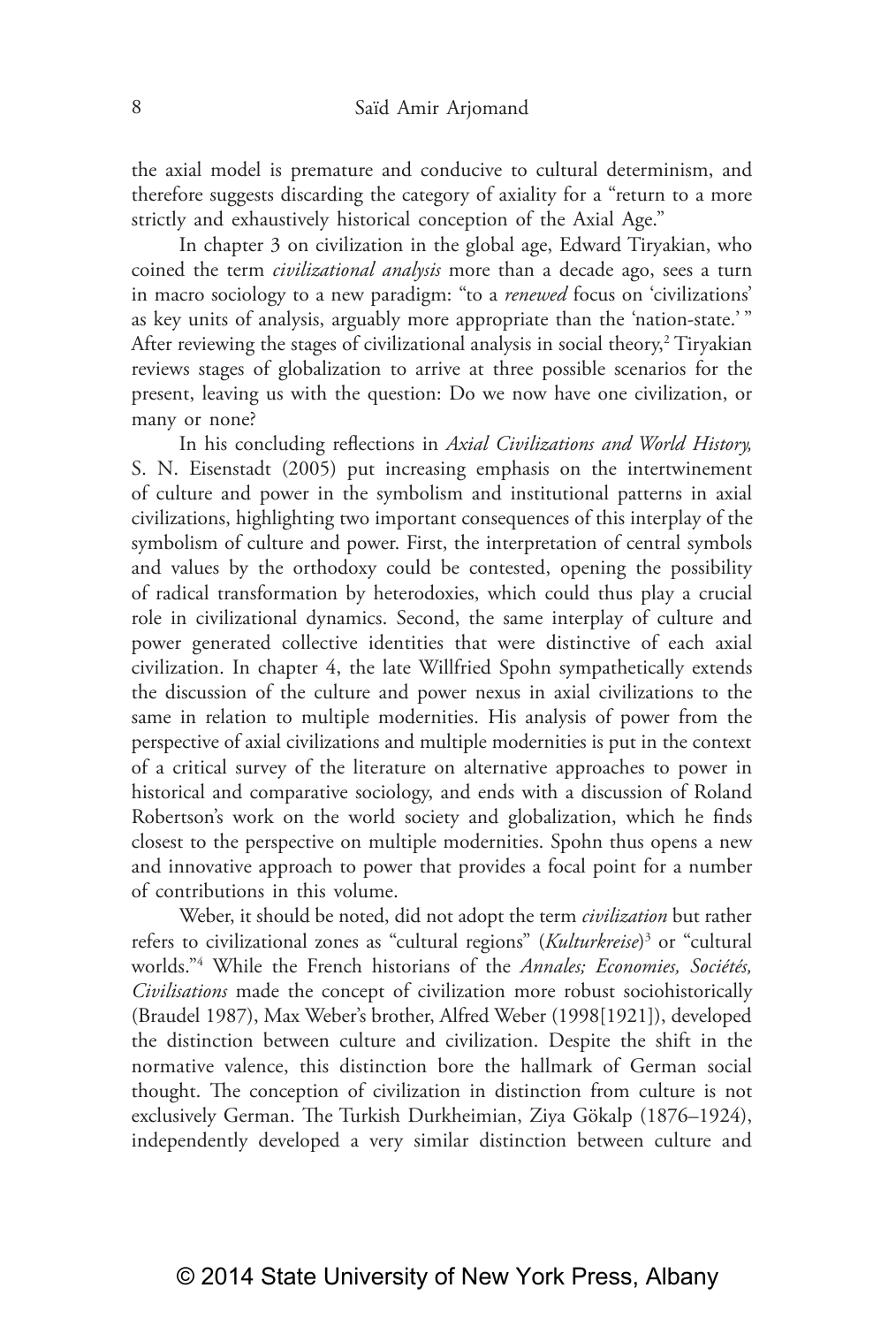civilization, defined as the techniques and methods learned by society (Gökalp 1959[1918], 142). His goal as a late Ottoman thinker was to accommodate nationality and religion within the modern technoscientific civilization: "We belong to the Turkish nation (*millet*), the Islamic religious community (*ümmet*) and the European civilization (*medeniyet*)" (Cited in Heyd 1950, 149). Following the seminal article by Durkheim and Mauss (1913) on the notion of civilization, Gökalp made a distinction between civilization and culture, which he linked to language and the nation. The only place left for Islam was in the sphere of civilization, where the religious sphere was to be increasingly differentiated with modernization (Gökalp 1959, 184–85, 200–205). Islam was thus to be superseded by European civilization and became the diminishing junior partner in Gökalp's trinity, Turkism, Islam, Westernism (Heyd 1950, 150; Arjomand 1982, 96–97; 2013). Closer to us in time in the 1980s, David Wilkinson, longtime president of the International Society for the Comparative Study of Civilizations and editor of its organ, *Comparative Civilizations Review,* offered a somewhat similar social-transactional definition of civilization that excluded cultural elements and culminated in the evolution of a global civilization resulting from the universal extension of transactional networks (Puchala 2003, 121–22).

Wolf Schäfer, in this volume as in his earlier contribution to civilizational analysis (Schäfer 2004[2001]), develops the German distinction between particular cultures and a universal civilization in contrast to the pluralistic conception of civilization proposed by his colleagues. Indeed, he considers the civilizational unity produced by technoscience as underlying the current reunification of the globe into a single new continent, Pangaea II (Schäfer 2003, 76). However, in chapter 5, Schäfer accommodates variations in cultural worlds in his pluralistic conception of culture and accordingly offers his recommendations for the integration of regional studies and their reconfiguring for the global age. Consistently with the plea for opening the social sciences (Wallerstein et al. 1996), Schäfer argues for the defragmentation of area studies into comparative studies centered on the global/local nexus, maintaining that "past and present processes of globalization have displaced civilization as the core unit of analysis of global history."

II

The focus on modernity was the birthmark of social sciences in general and of classical sociology in particular. This focus is retained by Therborn in chapter 9, albeit with an emphasis on divergent paths to modernity. The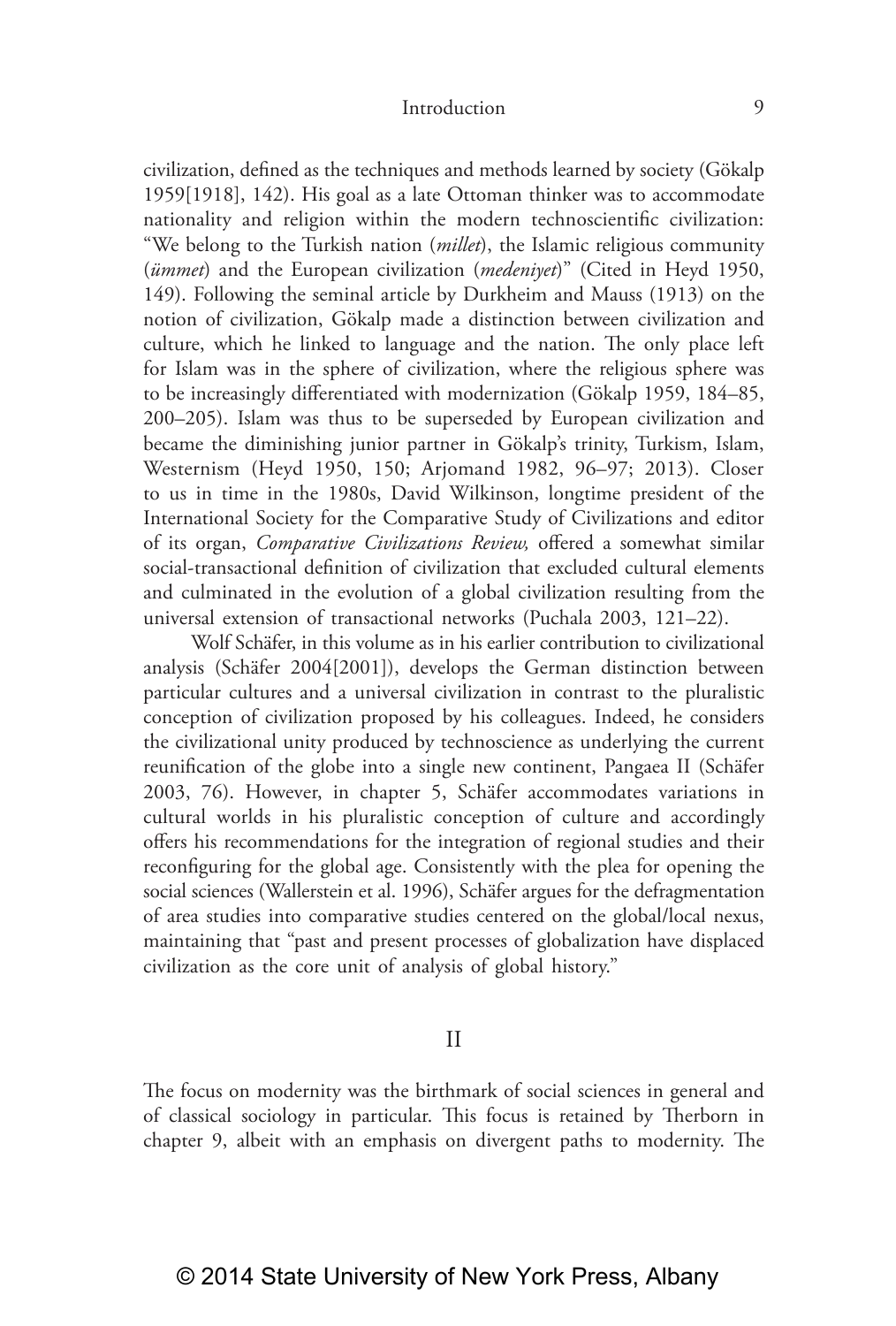three other essays in Part II broaden their focus much more, tending to sever the umbilical cord linking classical sociology to modernity in different ways: by proposing historicization of the axial age (Arnason), de-linking the directionality of developmental patterns in axial civilizations from modernity (Arjomand), and shifting the mode of conceptualization from modernization to evolution of complex societies (Levine).

In chapter 6, Arnason takes a pioneering step in the direction of historicizing the axial paradigm by surveying the history of the important world regions around the middle of the last millennium BCE. While agreeing that historicization of the model is badly needed before secure generalizations can be made, many of us think discarding it is going too far. For my part, I suggest that in Weber's conception of world religions as the core institution in the growth of different civilizations, if not a typology of axiality, we at least have an analytically precise starting point for moving from the sociology of world religions to civilizational analysis.

Endorsing Arnason's plea for historicization of the axial paradigm in preceding chapter, I examine, in chapter 7, the ideas of historical breakthrough, crystallization of a distinct civilization around the basic premises of Islam as a world religion, and the distinctive developmental patterns set by such crystallization in the formative periods of its history. Weber's earlier work is not irrelevant to this purpose. In his methodological essay on "objective possibilities and adequate causation" (Weber 1949[1905]), Weber formulated his idea of "adequate" (as distinct from "chance") causation of significant historical events, which represented a compromise between the "nomological" and "ideographic" positions in the contemporary German methods debate. With great concision, Karl Jaspers (1986, 481–82) conjoins the logic of this historical method of assessing adequate causation in the light of objective possibilities in any historical situation with that of Weber's comparative method to highlight alternative possibilities in a small number of cases with certain common features. Comparative analysis in terms of the *absence* of certain preconditions thus remains valuable. For example, I have highlighted the absence of political autonomy of Muslim cities as an obstacle to the development of modern democracy as a value-idea that generates research questions for social theory in our generation (Arjomand 2004a).

As history is open-ended, it is possible for what Koselleck was to call "futures past" to have had objectively conceivable alternatives to what actually occurred. This can only be plausibly explained by "adequate causes." Comparisons similarly demonstrate the range of variation in structural alternatives and developmental patterns. Comparative method can thus supplement counterfactual analysis of our determination of adequate causation.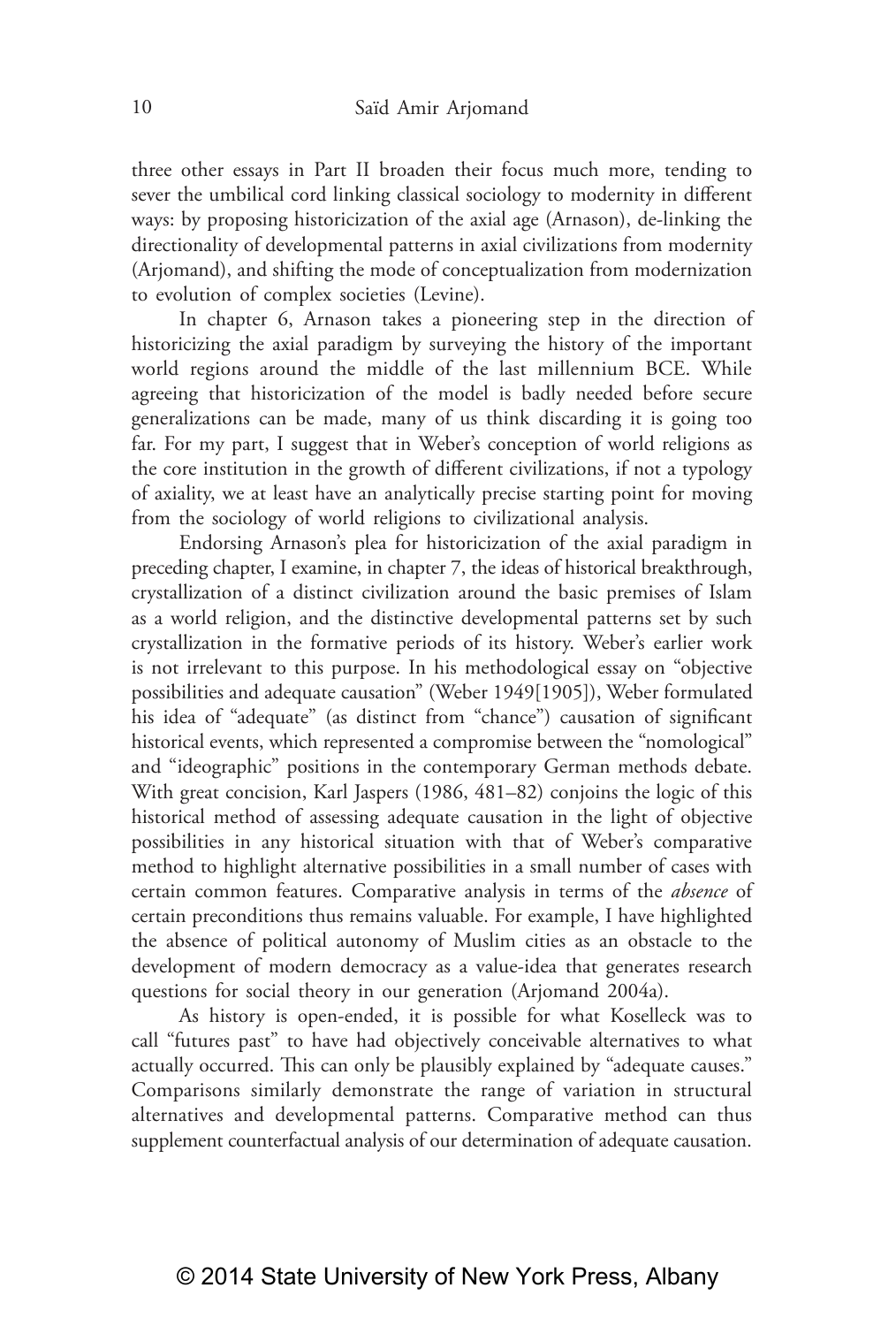What is much more important is, however, that comparative method is crucial for what Weber called adequacy at the level of meaning.

Elsewhere, Arnason (2003, 89–97) has challenged the prevalent interpretations of Weber's idea of rationalization by Schluchter and Habermas, which detach rationality from its cultural context. According to Arnason, such a detachment is unwarranted in the light of Weber's conception of "*cultural human beings*" as "endowed with the capacity and the will to take a deliberate attitude towards the world and to lend it significance" (cited in Arnason 2003, 89; emphasis in the original). Instead, Weber's conception links rationality to cultural premises of each civilization, albeit implicitly, explaining why "rationalizing processes unfold in divergent and discontinuous ways." This is very much the case with Weber's conception of value-rationalization, as I have argued in a similar vein. Value-rationalization as a process, not only of modifying institutions to embody values more adequately but also of bringing heterogeneous values into a measure of meaningful consistency, I have argued, is in fact the most important process of rationalization in world history. Furthermore, it is the most useful general concept of rationalization for describing the culturally specific directionality of a certain type of developmental pattern (*Entwicklungsform*) distinctive of each axial civilization (Arjomand 2004b). In chapter 7, I apply this concept of value‑rationalization as a developmental pattern to the formative periods of Islamic civilization.

Weber's idea of the normative autonomy (*Eigengesetzlichkeit*) of different spheres of social life entailed the analytical division of the social world into different spheres or domains. Conflicting patterns of meaning and principles of rationality can prevail in each of these. Each normatively autonomous sphere has its own logic, and the developments of different logics take different directions. Accordingly the directionality of specific historical trends *within* each civilization should not be overlooked. In chapter 7, I therefore avoid the temptation to search for a monistic pattern of Islamic rationalization and instead offer a more circumscribed analysis of the developmental pattern of legitimation and contestation of power confined to the political sphere.

Donald Levine has the unusual distinction of having divided his career between history of social theory (Levine 1995) and Ethiopian studies, begun with his postdoctoral research as a member of the second generation of comparative sociologists.<sup>5</sup> In chapter 8, Levine shows how the application of theoretic constructs can illuminate the historical reality in the Ethiopian case. Taking the most venerable of the nineteenth-century social theories in its latest metropolitan formulations by Parsons and Bellah, Levine modifies the stages of the theory of social evolution into five grades: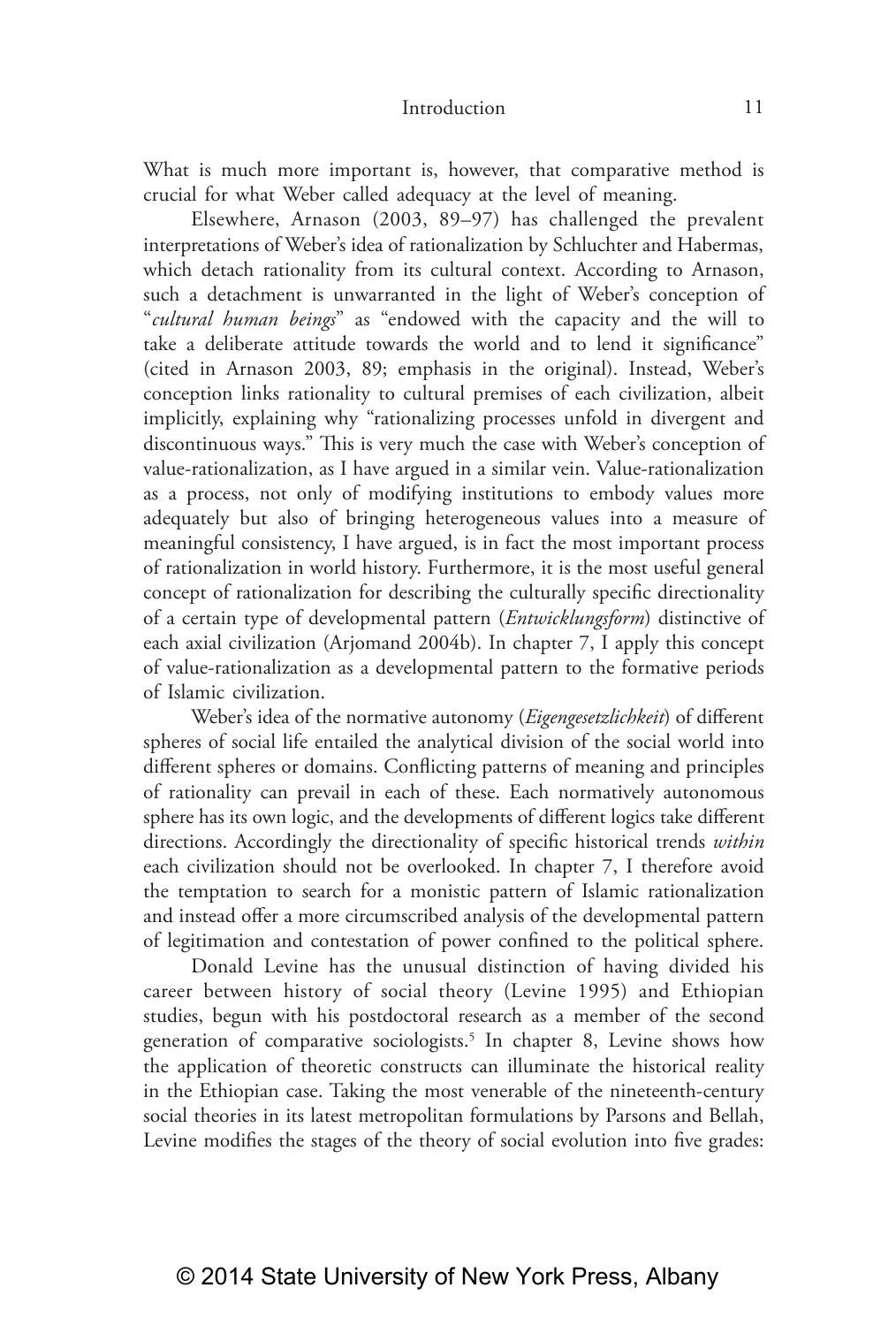(1) kinship, (2) communal, (3) archaic, (4) axial, and (5) modern societies, and proceeds to finds instances of each grade in different parts of Ethiopia, formerly a patrimonial empire and now a nation-state. Societies of different evolutionary grades can thus coexist within the same complex society. Levine's demonstration of the coexistence of different evolutionary grades in different components of complex societies is highly original, and has important theoretical implications for our understanding of social pluralism. As he points out in conclusion, it also tends to raise serious questions about the application of the modernity-tradition dichotomy.

In analyzing "different regional paths to modernity" in chapter 9, Göran Therborn by contrast leans toward a conception of modernity heavy—modernity as "a singular culture, but manifested in different areas at different times." Therborn considers civilizations, defined as "enduring ancient, large-scale cultural foundations surpassing individual polities," the substratum of the historical geology of modernity. However, he emphasizes family and gender structure, as the distinctive feature of a civilization, as compared to either religion in the axial paradigm or language in the Orientalist paradigm. Furthermore, he rests the burden of explanation on the newest geological layer, namely the timing of the reception of modernity in four different regions: Europe, its settler overseas offshoots on other continents, the colonial zone, and the region of reactive modernization in Eurasia and North Africa. He then relates the typological characteristics of nationhood, capitalism, and social stratification to the four different paths to modernity as their respective effects.

#### III

Different aspects of the innovative approach to power discussed in general terms by Spohn in chapter 4 are applied in several other chapters in this volume. In chapter 7, I attempt to historicize the relation between culture and power in the Islamicate civilization. The comparison of divergent political development in settler societies in the Americas and South Africa by Peter Wagner in chapter 10 hinges on the superiority in power of the new settlers over the native populations. Comparisons of the labor regimes in the global periphery by Manuela Boatcă in chapter 13 similarly hinges on the concept of coloniality of power. In chapter 11, Wolfgang Knöbl extended the discussion of culture and power to contrasting patterns of revolution and political development in the settler societies of British and Hispanic Americas. Babak Rahimi in chapter 14 defines subaltern modernity in terms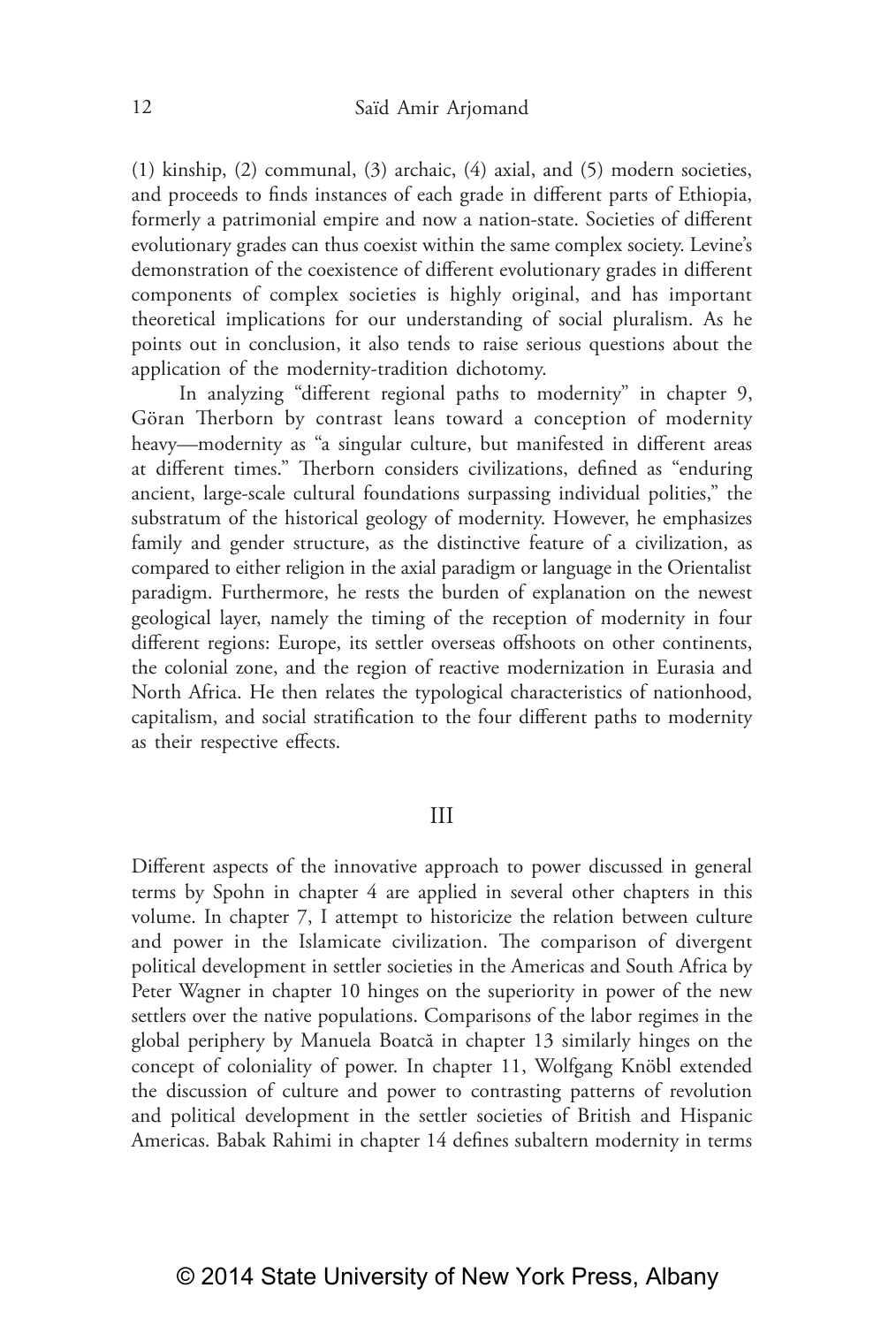of subversion of power, while Sujata Patel's colonial modernity in chapter 16 focuses on power and the production of knowledge in colonial India.

Chapters 10–13 are on different modern patterns of economic and political organization in important settler zones. In chapter 10, Wagner draws on the neglected work of Louis Hartz (1964) on multiple modernities *avant la lettre* in order to offer a comparative analysis of new settler societies in the Americas and South Africa. Indeed, Wagner sees Hartz's work as enlarging the range of variation in modernity beyond that envisioned by Eisenstadt. In creating new societies in the Americas and South Africa, Hartz argued, the settlers innovatively combined the European "fragments" they took along with them with their varying responses to the "racial encounters" with the native populations and their respective cultures, and developed markedly different syntheses. Hartz accordingly offered a typology of new settler societies to capture the range of variation in their respective paths to modernity.

In chapter 11, Knöbl compares the revolutions against colonial rule in British and Hispanic Americas as the formative factor shaping divergent paths of subsequent political development. Having surveyed a broad range of comparative studies purporting to explain the divergent long‑term developmental patterns in North and South America, including those by Eisenstadt and his followers from the multiple modernities perspective, he finds a consequential missing link in the historically contingent revolutions or settler rebellions against the British and Spanish colonial empires that led to the creation of independent American republics. He thus integrates the crucial dimension of historical contingency and path dependency into civilizational analysis.

In chapter 13 on the labor regimes of the global periphery, Boatcă significantly amplifies the comparative discussion of capitalism by bringing in the analysis of power with regard to the economic function of slavery. Inspired by Anibal Quijano's (2000) idea of coloniality of power, Boatcă introduces the concept of coloniality of labor. Since its revolution in the early nineteenth century, Quijano (2000, 226–27) argued, Latin America has had independent states but colonial societies. There were no "national interests" unifying the political elite and the Indians and their Mestizos (and in Brazil, where independence came much later, the Negroes and their Mestizos), and the pattern of economic exploitation followed the logic of the capitalist world system. Boatcă forcefully rejects the treatment of slavery and "second serfdom" as modes of production distinct from capitalism, arguing that they have constituted the labor regimes of the capitalist mode of production on its Central and South American periphery and thus integrally belong to the capitalist world system. Furthermore, she shows the continued relevance of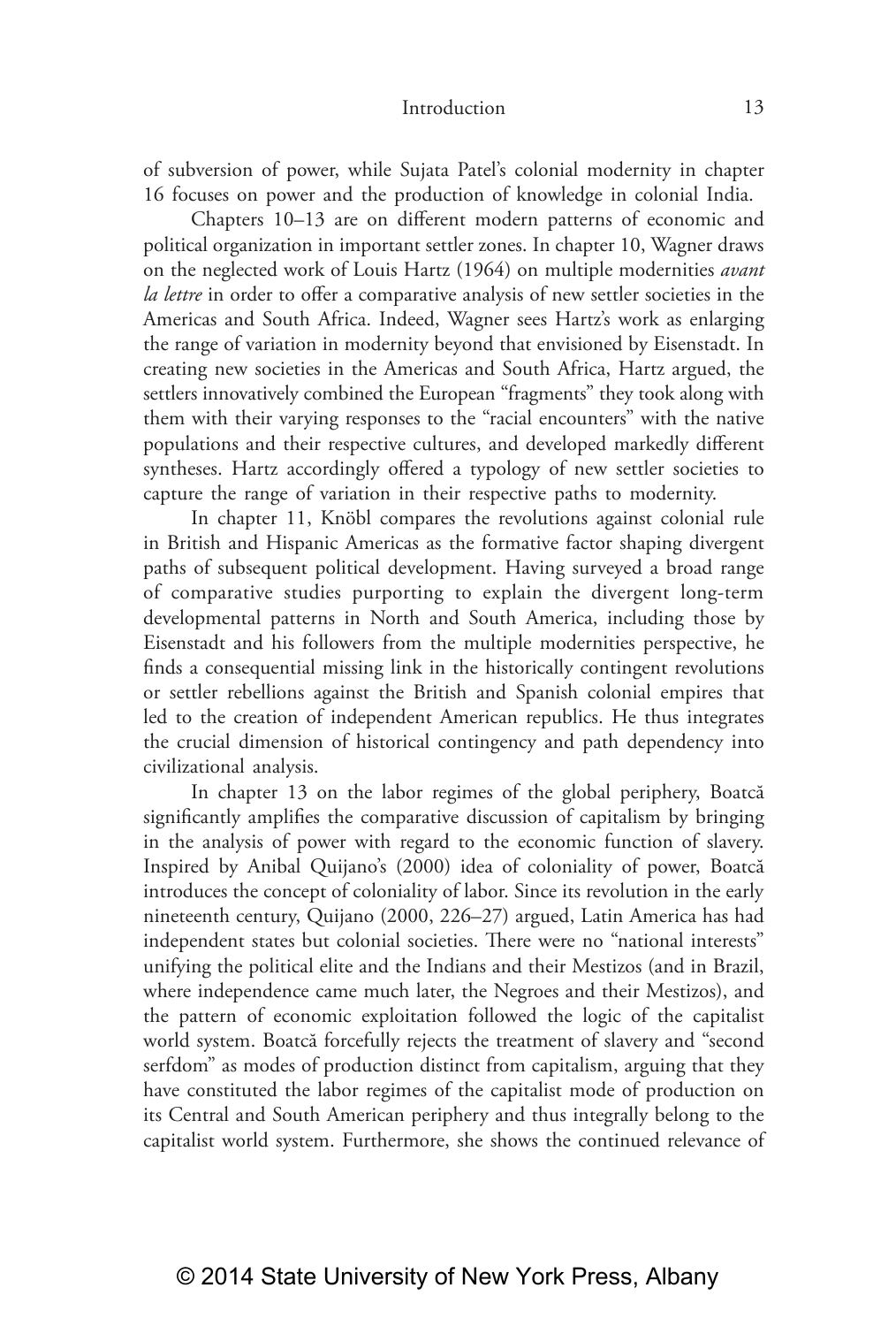coloniality of labor relations as "yesterday's colonies have largely tended to become today's peripheries."

Varieties of capitalism was touched upon by Therborn in chapter 9 and more focally analyzed by Boatcă in chapter 13. In chapter 12, Jeremy Smith focuses on the distinctive features of "Atlantic capitalism." Smith turned to the concept of world regions, or more precisely to the idea of "regionality," as the key to rethinking varieties of capitalism in the Americas. His regional approach brings out the different cultures of capitalism in Canada, the United States, the Caribbean and South America. Smith thus illustrated the usefulness of the concept of "region" as the other innovative focal point of the comparative analysis offered by our volume.

In chapter 14, Rahimi considers another variant of alternative modernity, defined on account of its subversion of power as subaltern modernity, and applies it in his analysis of the Arab community in the city of Bushehr in southern Iran on the Persian Gulf. The community he has chosen is an excellent site for studying the global/local nexus because of its double peripherality—its marginality to the Iranian nation‑state as an Arab minority nested in Iran, itself on the global periphery. He is accordingly able to reveal not just the multiple aspect of modernity among the Arabs of Bushehr but also the subversive element of their alternative modernity which justifies its description as "subaltern." To use his own words, Rahimi shows how "subversion of power is creatively played out in subaltern circumstances" through his detailed analysis of the modernized ritual of martyrdom of Imam Hosayn through public media. The subaltern modernity of the Bushehr Arab community is thus presented as a contestational, if not heretical, interpretation of tradition where "what is globally modern and what is traditional become intricately connected in the local."

#### IV

World religions and civilizations are loosely integrated unities that are sub-global and yet transcend society and the nation-state. This intermediate property is shared by the concept of "region" or "world region" that is also the focal point in Theorborn's analysis contrasting regional paths of modernization and is implicit in chapter 8 on social evolution in Ethiopia and chapter 11 on capitalism in the Americas. The concept of region is taken up explicitly in chapter 14 on the construction of regional identities in East Asia by Kern, Mayer, and Nam. As these chapters open an innovative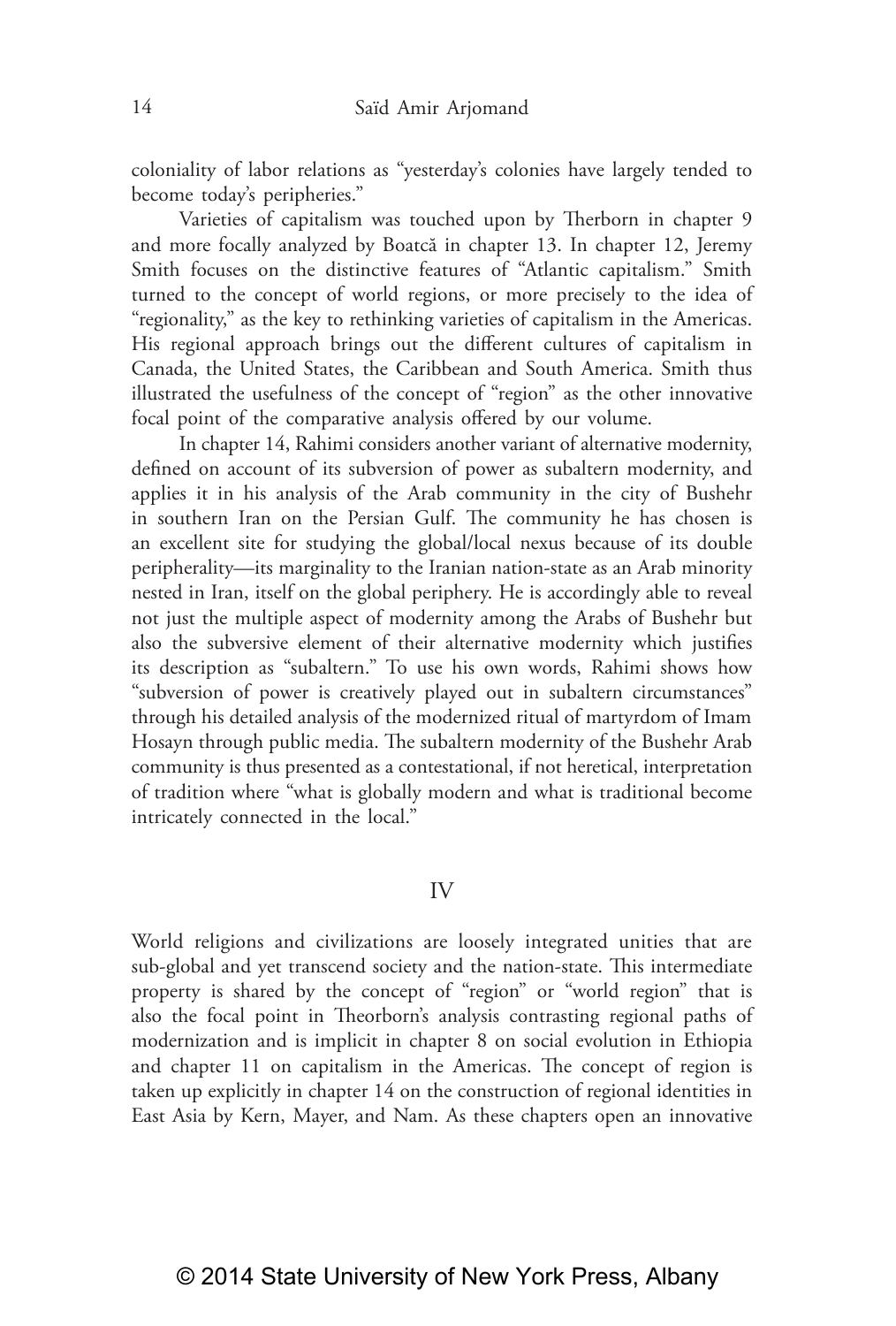approach and a new focal point for future comparative analysis, let me dwell briefly on the idea of "region."

The classic essays on geopolitics in the first years of the twentieth century, F. Ratzel's *Lebensraum* (1901) and H. Mackinder's "The Geographical Pivot of History" (1904), made the geography of world regions central to metropolitan political science. The conceptual appreciation of the region in sociology, by contrast, came from the Indian periphery. In 1916, Radhakamal Mukerjee, a lecturer in economics in his twenties, proposed the "region" as the appropriate unit of analysis in *The Foundations of Indian Economics*. A year later, he "emphasized the essential need for Regional Economics" as the foundation for "General Economics." Mukerjee was deeply influenced by Brajendranath Seal, son of a leading Bengali follower of August Comte, who had moved in the opposite direction from Comte's allegedly universal evolutionary Law of the Three Stages to propose the "comparative method in the study of civilizations" (Madan 2011, 121–22). As the region was, for Mukerjee, a geographical, economic, social, and cultural complex, he proceeded in the following decades from economic regionalism to comparative sociology, publishing *Regional Sociology* (1926) and *The Regional Balance of Man: An Ecological Theory of Population* (1938). His sociological conceptualization of the region presented it as a dynamic "field" of interplay between environment and culture. The region is thus a "configuration," an intricate network of interrelations (Madan 2011, 129–31). Under the impact of globalization some three-quarters of a century later, dealing with world regions is back on the agenda of metropolitan social theory. Notable among the more recent elaborations of the concept of world regions as the intervening institutional order between the aging nation-states and the vigorously evolving world society is Peter Katzenstein's (2005; 2007).

In chapter 15, Kern, Mayer, and Nam focus on the indeterminacy of regional identity and the competing current narratives underlying it. Historically, a strong case can be made for the constitution of a world region by the Chinese empire since the Tang dynasty (Woodside 2006). Kern, Mayer, and Nam turn to more recent history and examine the emergence of a transnational communicative space resulting from globalization on regional integration. Their analysis highlights the tension between the collective memory of the trauma of Japanese colonialism in the first half of the twentieth century for the rest of the region, on the one hand, and the striving, on the other hand, for the construction of a universal collective identity due to the growth of a global civil society and its communicative space.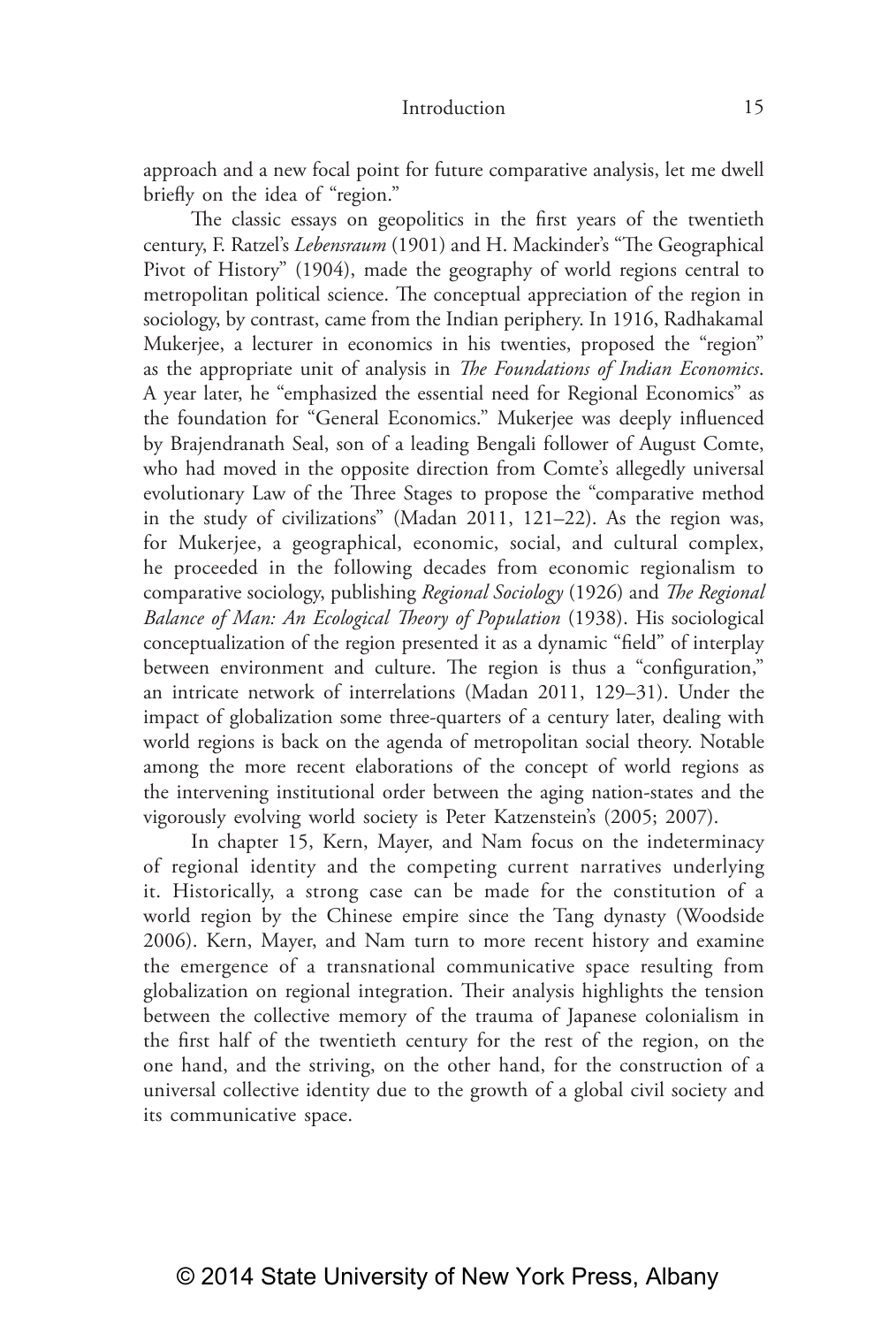In chapter 16, by contrast, Patel considers D. P. Mukerji and A. R. Desai, two other pioneers of sociology in India as it moved from colonialism to independence, as exponents of Marxian conceptions of a distinctive Indian path to modernity. She examines the historical conditions and colonial context of the production and organization of knowledge about Indian society in the early twentieth century, while analyzing the Marxian conceptions of the distinctive Indian pattern of modernity by Mukerji and Desai as a major challenge to the mainstream Hinduist sociological vision of G. S. Ghurye, and thus to the colonial modernity that produced it.<sup>6</sup> She thus completes our range of variation in modernity lite by introducing colonial modernity. Coming from the usually monistic Marxian tradition, the insistence of Patel's pioneers of Indian sociology on civilizational difference and distinctiveness of the Indian pattern of development is most refreshing and interesting.

#### V

In conclusion, the efforts to integrate social theory and regional studies in this volume represent a major departure from the foundational focus of classical sociology on modernity. They seek to de‑center modernity heavy in social theory in two directions: by historicizing social evolution and developmental patterns in different civilizations as well as varying regional paths of modernization, and by introducing varieties of modernity lite in the overlapping forms of multiple, colonial, subaltern, and peripheral modernities. Unjustly ignored by social scientists for too long, regional studies are at last being theorized and are thus poised to inject new life into stagnant social theory, and to reopen the way for the arrested advancement of comparative sociology in the global age.

#### **Notes**

1. For a careful critique of Said's treatment of Orientalism, see Arnason 2003, 336–39.

2. These partially overlap with my survey of three generations of comparative sociologists in chapter 1.

3. Arnason (2003, 100) translates the term into "culture areas."

4. This is hardly surprising and shows him as a true German, like Thomas Mann (1918), who was hard on his brother, Heinrich, for opting for the effete French term, civilization.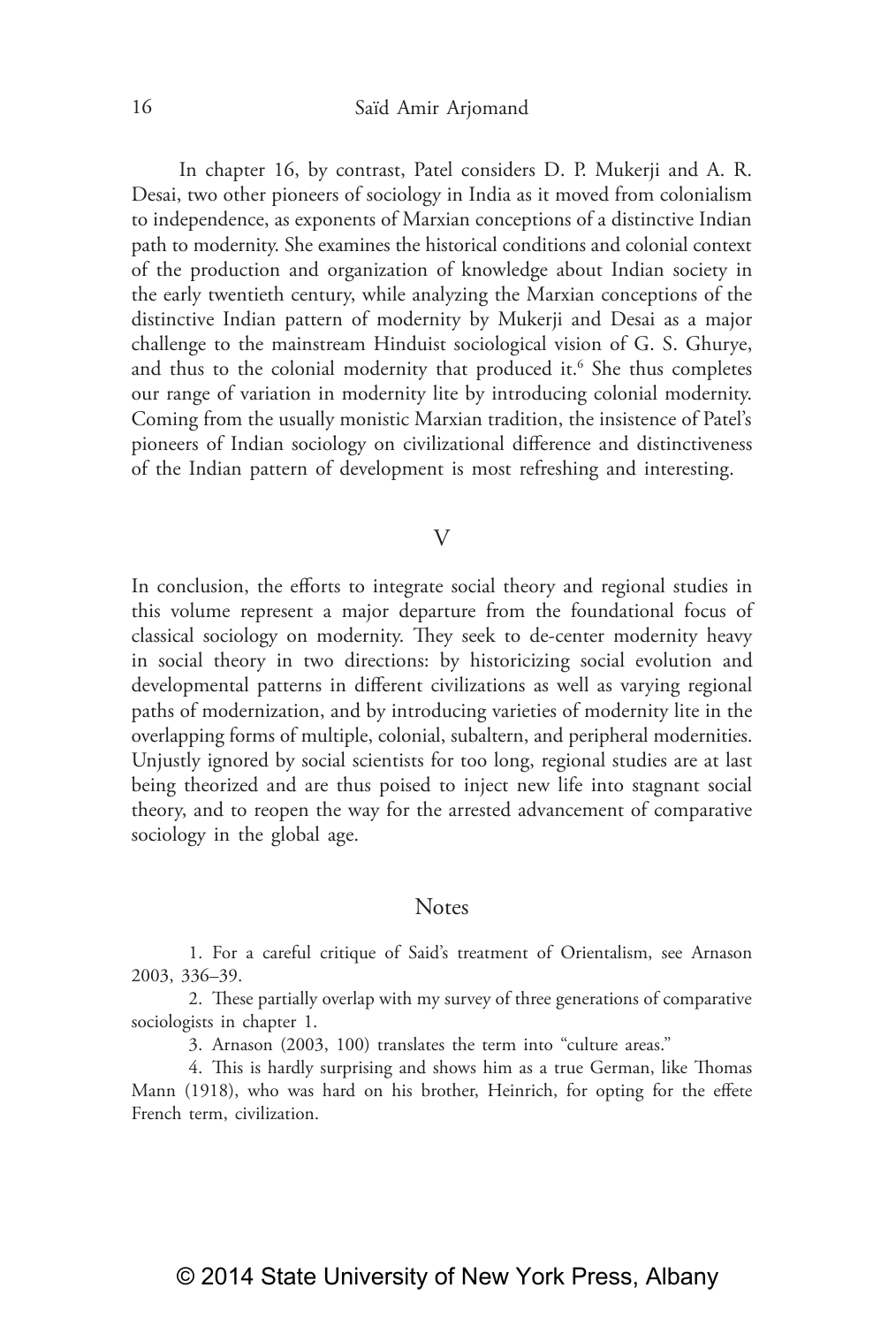5. See chapter 1, pp. 26–29 below. Levine enumerates the ways area studies can fructify social theory with illustrative reference to his earlier work on Ethiopia in chapter 8.

6. In highlighting the contribution of Indian sociologists to the understanding of the place of tradition in civilizational processes in chapter 1, I similarly suggest that D. P. Mukerji be considered a forerunner of the project of an alternative Indian modernity, though without characterizing it as Marxian.

### References

- Arjomand, S. A. 2004a. Transformation of the Islamicate civilization: A turning‑point in the thirteenth century? *Medieval Encounters* 10, no. 1–3: 213–45.
	- ———. 2004b. Rationalization, the constitution of meaning and institutional development. In *The dialogical turn. New roles for sociology in the post-disciplinary Age,* ed. C. Camic and H. Joas, 247–74. Lanham, MD: Rowman and Littlefield.
- ———. 2010. Developmental patterns and processes in Islamicate civilization and the impact of modernization. In *The benefit of broad horizons: Intellectual and institutional preconditions for a global social science,* ed. H. Joas and B. Klein, 205–26. Leiden: Brill.
	- ———. 2013. Multiple modernities and the promise of comparative sociology. In *Worlds of difference,* ed. S. A. Arjomand and E. P. Reis. London: Sage.
	- ———, and E. A. Tiryakian. 2004. *Rethinking civilizational analysis*. London: Sage.
- Arnason, J. P. 2003. *Civilizations in dispute. Historical questions and theoretical traditions.* Leiden: Brill.
	- ———. 2010. Interpreting history and understanding civilizations. In *The benefit of broad horizons: Intellectual and institutional preconditions for a global social science,* ed. H. Joas and B. Klein, 167–84. Leiden: Brill.
- Assmann, J. 2012. Cultural memory and the myth of the axial age. In *The axial age and its consequences,* ed. R. N. Bellah and H. Joas, 366–407. Cambridge: Harvard University Press.
- Bellah, R. N. 1964. Religious evolution. *The American Sociological Review* 29: 358–74. ———. 2012. The heritage of the axial age: Resource or burden. In *The axial age and its consequences,* ed. R. N. Bellah and H. Joas, 447–67. Cambridge: Harvard University Press.
	- ———, and H. Joas, eds. 2012. *The axial age and its consequences*. Cambridge: Harvard University Press.
- Berlin, I. 1976. *Vico and Herder: Two studies in the philosophy of history*. New York: Viking Press.
- Boatcă, M. and S. Costa. 2010. Postcolonial sociology: A research agenda. In *Decolonizing European sociology. Transdisciplinary approaches,* ed. E. A. Gutiérrez Rodrīguez, 13–31. Ashgate.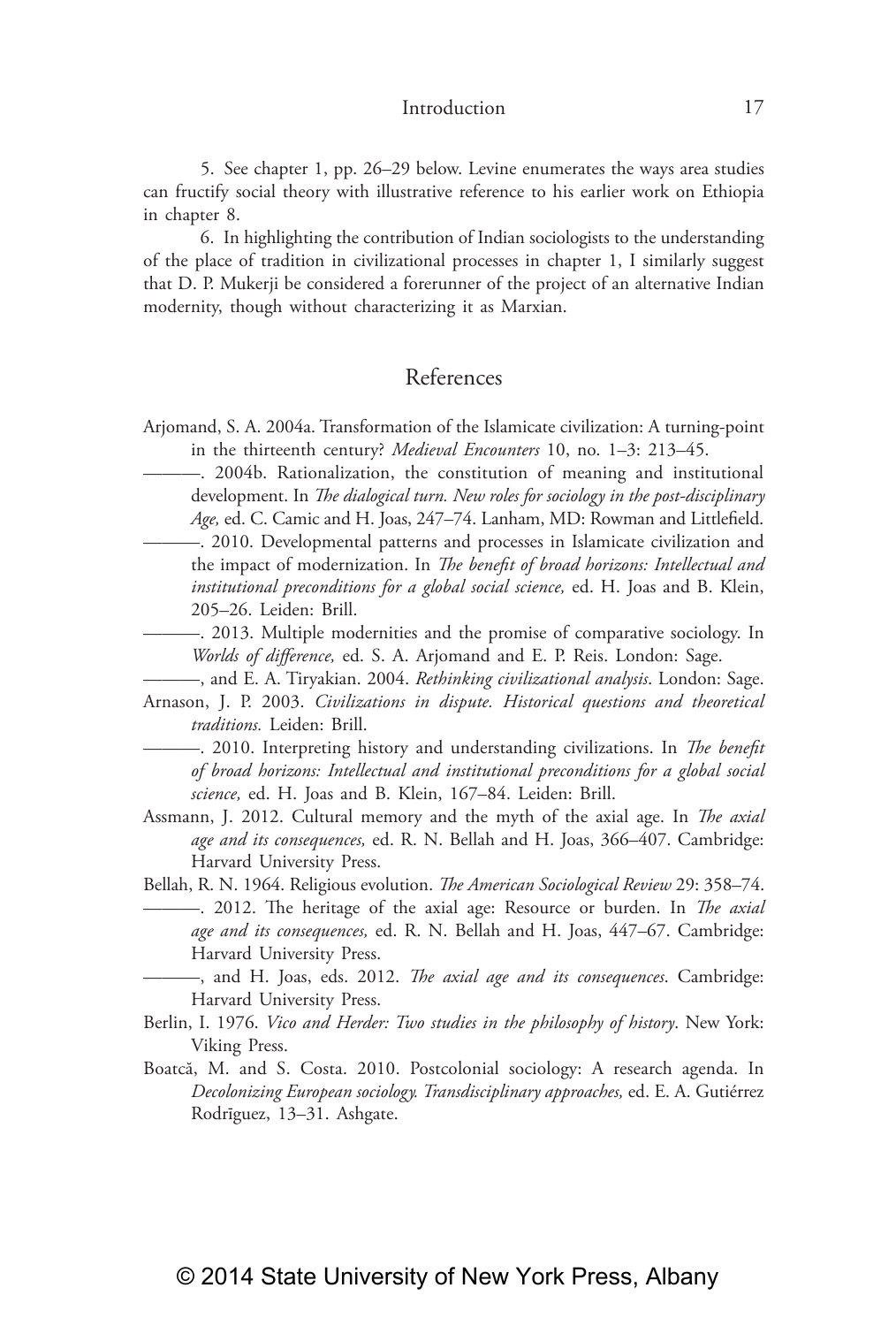Braudel, F. 1987. *Grammaire de civilisations*. Paris: Editions Artaud.

- Donald, M. 2012. An evolutionary approach to culture: Implications for the study of the axial age. In *The axial age and its consequences,* ed. R. N. Bellah and H. Joas, 47–76. Cambridge: Harvard University Press.
- Duara, P. 2001. The discourse of civilization and pan‑Asianism. *Journal of World History* 12, no. 1: 99–130.
- Eisenstadt, S. N. 2003. *Axial civilizations and multiple modernities*. 2 vols. Leiden: Brill. ———. 2005. Axial civilizations and the axial age reconsidered. In *Axial civilizations and world history,* ed. J. P. Arnason, S. N. Eisenstadt, and B. Wittrock, 531–64. Leiden: Brill.
- Gökalp, Z. 1959. *Turkish nationalism and Western civilization; Selected essays*. Trans. and Ed. N. Berkes. London: Allen and Unwin.
- Hartz, L. 1964. *The founding of new societies. Studies in the history of the United States, Latin America, South Africa, Canada, and Australia.* San Diego: Harcourt, Brace, Jovanovich.
- Herder, J. G. 1968[1774]. *Reflections on the philosophy of history of mankind*. Ed. F. E. Manuel. Chicago: University of Chicago Press.
- Heyd, U. 1950. *Foundation of Turkish nationalism: The life and teaching of Ziya Gökalp.* London: Luzac.
- Jaspers, K. 1953[1949]. *The origin and goal of history*. London: Routledge and Kegan Paul.
	- ———. 1986[1932]. Max Weber, the scientist—the man. In *Karl Jaspers. Basic philosophical writings,* ed. E. Ehrlich, L. E. Ehrlich, and G. B. Pepper, 480–93. Ohio University Press.
- Joas, H. 2012. The axial age debate as religious discourse. In *The axial age and its consequences,* ed. R. N. Bellah and H. Joas, 9–29. Cambridge: Harvard University Press.
- Jung, M. 2012. Embodiment, transcendence and contingency: anthropological features of the axial age. In *The axial age and its consequences*, ed., R. N. Bellah and H. Joas, 77–101. Cambridge: Harvard University Press.
- Katzenstein, P. J. 2005. *A world of regions: Asia and Europe in the American imperium.* Ithaca: Cornell University Press.
	- ———. 2007. Regionalism reconsidered. *Journal of East Asian Studies* 7, no. 3: 395–412.
	- ———. 2010. A world of plural and pluralist civilizations: Multiple actors, traditions, and practices. In *Civilizations in world politics. Plural and pluralist perspectives,*  ed. P. J. Katzenstein, 1–40. London and New York: Routledge.
- Koselleck R. 2002. *The practice of conceptual history*. Trans. T. S. Presner et al. Stanford: Stanford University Press.
- Kurth, J. 2010. The United States as a civilizational leader. In *Civilizations in world politics. Plural and pluralist perspectives,* ed. P. J. Katzenstein, 41–66. London and New York: Routledge.
- Levine, D. N. 1995. *Visions of the sociological tradition*. Chicago: University of Chicago Press.

## © 2014 State University of New York Press, Albany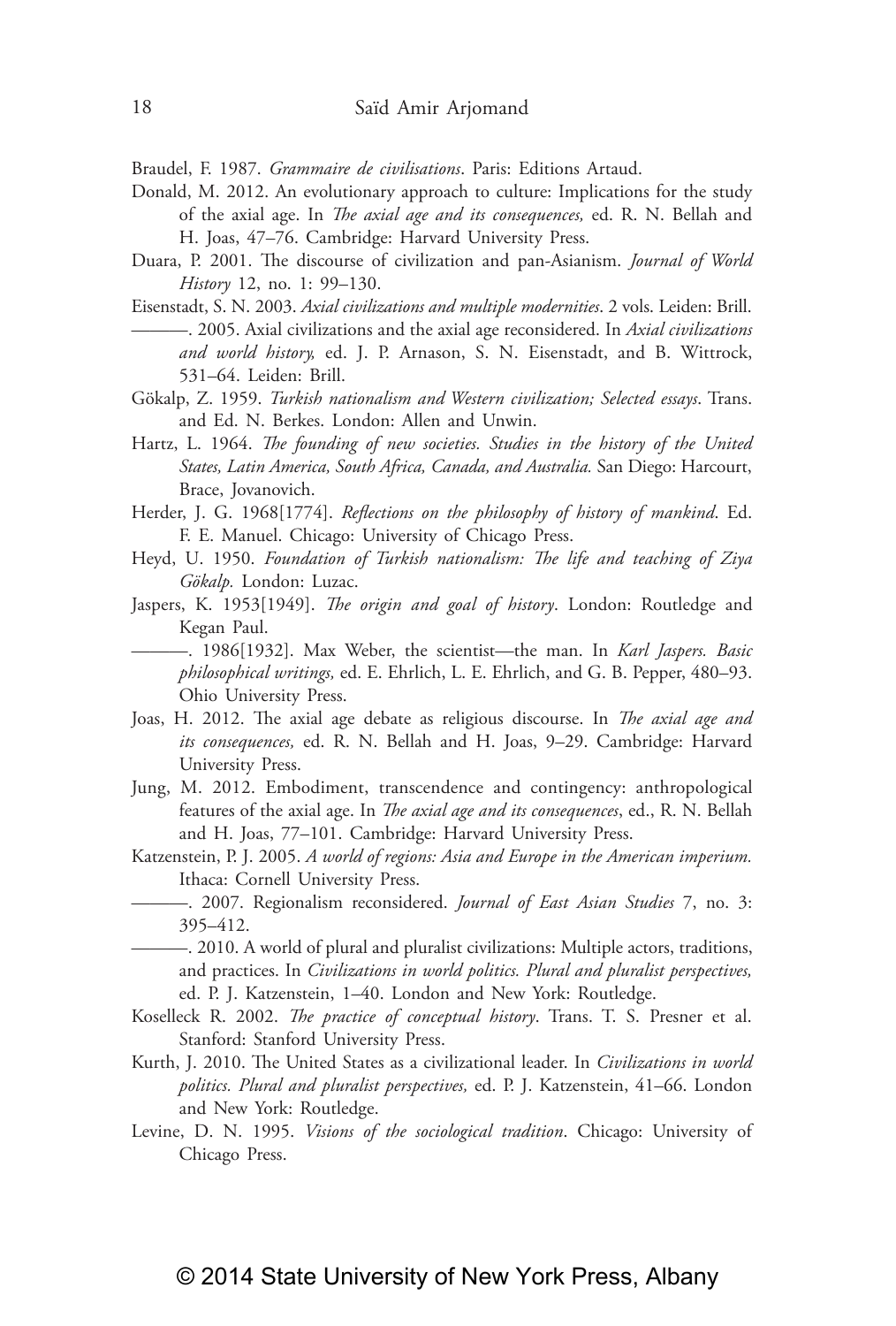- Madan, T. N. 2011. *Sociological traditions. Methods and perspectives in the sociology of India.* New Delhi: Sage.
- Mann, T. 1983[1918]. *Reflections of a nonpolitical man*. Trans. Walter D. Morris. New York: F. Unger.
- Puchala, D. J. 2003. *Theory and history in international relations*, New York and London: Routledge.
- Qazvini, M. 1999/1378[1924]. *Sharh‑e hāl* (Autobiography). In *Yādnāma‑ye 'Allāma Mohammad Qazvini,* ed. A. Dehbashi, 13–28. Tehran: Ketāb va Farhang.
- Quijano, A. 2000. Coloniality of power and Eurocentrism in Latin America. *International Sociology* 15, no. 2: 215–32.
- Rudolph, L. I., and S. H. Rudolph. 1997. Occidentalism and Orientalism: Perspectives on legal pluralism, In *Cultures of Scholarship,* ed. S. C. Humphreys. Ann Arbor: The University of Michigan Press.
- Rudolph, S. H. 2010. Four variants of Indian civilizations. In *Civilizations in world politics. Plural and pluralist perspectives,* ed. P. J. Katzenstein, 137–56. London and New York: Routledge.
- Said, E. 1978. *Orientalism*. New York: Vintage.
- Schäfer, W. 2003. The new global history: Toward a narrative for Pangaea Two. *Erwägen Wissen Ethik* 14, no. 1.1: 75–88.
	- ———. 2004. Global civilization and local cultures: A crude look at the whole. In *Rethinking civilizational analysis,* ed. S. A. Arjomand and E. A. Tiryakian, 71–86. London: Sage.
- Taylor, C. 2007. *A secular age*. Cambridge: Harvard University Press.
	- ———. 2012. What was the axial revolution? In *The axial age and its consequences,*  ed. R. N. Bellah and H. Joas, 30–46. Cambridge: Harvard University Press.
- Touraine, A. 2007. Sociology after sociology. *European Journal of Social Theory* 10, no. 2: 184–93.
- Wagner, P. 2005. Palomar's questions. The axial age hypothesis, European modernity, and historical contingency. In *Axial civilizations and world history,* ed. J. P. Arnason, S. N. Eisenstadt, and B. Wittrock, 87–106. Leiden: Brill.
	- ———. 2009. Modernity as experience and its interpretation: Toward something like a cultural turn in the sociology of "modern society." In *Frontiers of Sociology,*  ed. P. Hedström and B. Wittrock, 247–65. Leiden: Brill.
- Wallerstein, I., et al. 1996. *Open the social sciences: Report of the Gulbenkian Commission on the restructuring of the social sciences.* Stanford: Stanford University Press.
- Weber, A. 1998[1921]. Civilization and culture—a synthesis: Fundamentals of culture‑sociology: Social processes, civilizational processes, and culture‑movements. In *Classical readings in culture and civilization,* ed. J. Rundell and S. Mennell, 191–215. New York: Routledge.
- Weber, M. 1949[1905]. Critical studies in the logic of the cultural sciences. In *The Methodology of the Social Sciences.* ed. E. A. Shils and H. A. Finch, 113–88. New York: The Free Press.

#### 19

## © 2014 State University of New York Press, Albany